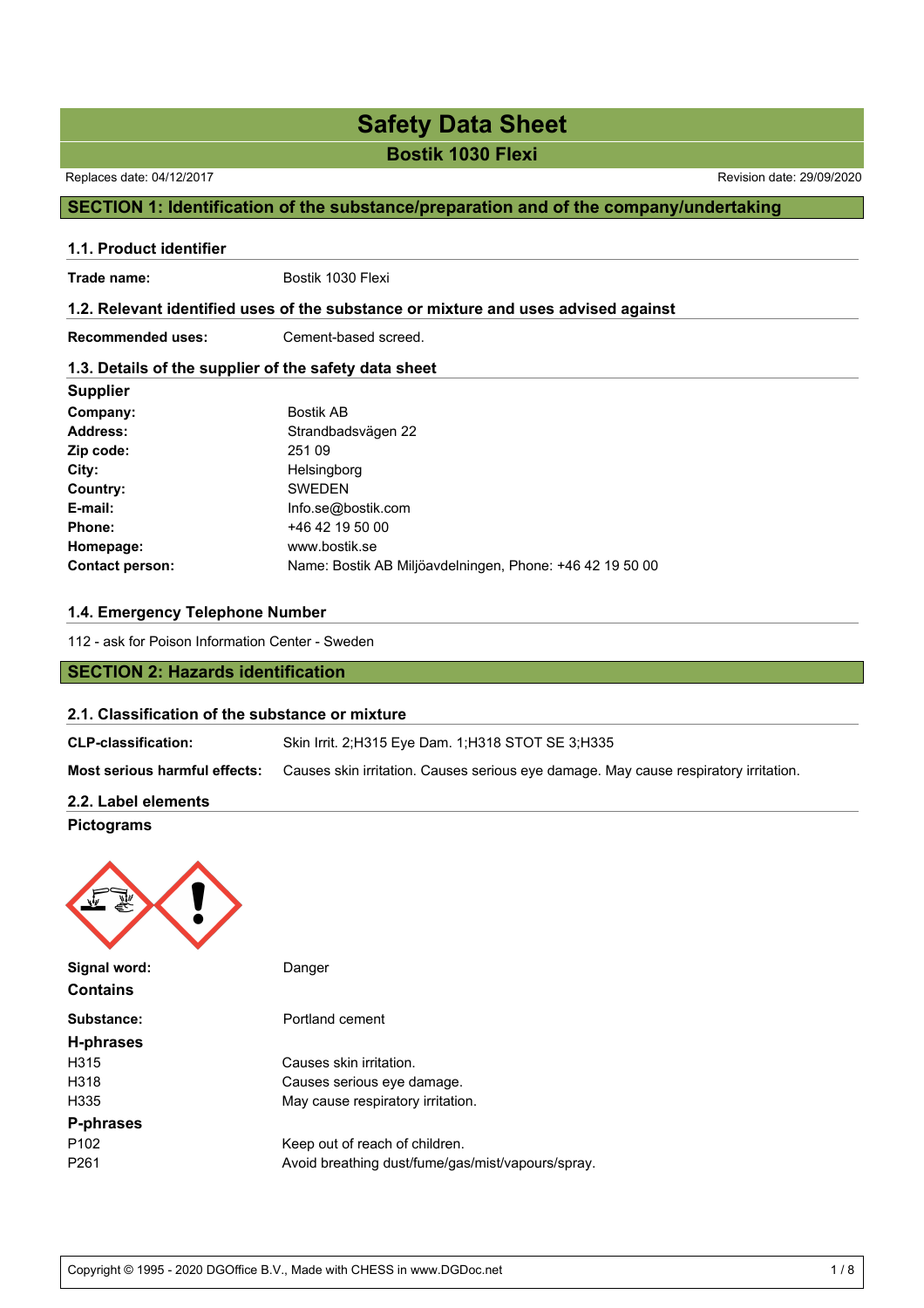### **Bostik 1030 Flexi**

#### Replaces date: 04/12/2017 **Replaces** date: 29/09/2020

| P <sub>280</sub> | Wear protective gloves/protective clothing/eye protection/face protection.                                                          |
|------------------|-------------------------------------------------------------------------------------------------------------------------------------|
| P <sub>284</sub> | Wear respiratory protection.                                                                                                        |
| P302/352         | IF ON SKIN: Wash with plenty of soap and water.                                                                                     |
| P305+351+338     | IF IN EYES: Rinse cautiously with water for several minutes. Remove contact lenses, if<br>present and easy to do. Continue rinsing. |

### **Supplemental information**

Contains quartz!

### **2.3. Other hazards**

Product dust may be irritating to eyes, skin and respiratory system. When cement reacts with water a strong alkaline solution is produced. Prolonged contact with wet cement or wet concrete may cause serious burns because they develop without pain being felt e.g. when kneeling in wet cement even when wearing trousers. Frequent inhalation of large quantities of cement dust over a long period of time increases the risk of developing lung disease.

The product is chrome reduced to reduce the risk of chromium allergy. The effect is reduced during storage, especially in humid environments. Observe durability. Store in the original container in a dry place.

This mixture contains no components considered to be persistent, bioaccumulative and toxic (PBT) or very persistent and very bioaccumulative / vPvB) at levels of 0.1% or higher.

### **SECTION 3: Composition/information on ingredients**

### **3.2. Mixtures**

| <b>Substance</b>       | CAS No     | EC No     | <b>REACH Reg. No.</b> | Concentration | <b>Notes</b> | CLP-<br>classification                                  |
|------------------------|------------|-----------|-----------------------|---------------|--------------|---------------------------------------------------------|
| Quarts sand            | 14808-60-7 | 238-878-4 |                       | $ 40 - 60\% $ |              |                                                         |
| <b>Portland cement</b> | 65997-15-1 | 266-043-4 |                       | 1 - 10%       |              | Skin Irrit. 2;H315<br>Eye Dam. 1;H318<br>STOT SE 3;H335 |

Please see section 16 for the full text of H-phrases.

### **SECTION 4: First aid measures**

### **4.1. Description of first aid measures**

| Inhalation:   | Fresh air and rest. Rinse nose, mouth and throat with water. Consult a physician for<br>specific advice. Dust may irritate the respiratory tract.                                                              |
|---------------|----------------------------------------------------------------------------------------------------------------------------------------------------------------------------------------------------------------|
| Ingestion:    | Get medical attention immediately. Thoroughly rinse the mouth with water. Drink a few<br>glasses of water. Never give anything by mouth to an unconscious person.                                              |
| Skin contact: | Wash skin with soap and water. Remove contaminated clothing. Seek medical attention for<br>skin irritation or allergic reactions.                                                                              |
| Eye contact:  | Open eye wide, remove any contact lenses and flush immediately with water (preferably<br>using eye wash equipment). Seek medical advice immediately. Continue flushing until<br>medical attention is obtained. |
| General:      | In the event of an accident, nausea or other effect, contact a doctor immediately.                                                                                                                             |

### **4.2. Most important symptoms and effects, both acute and delayed**

Risk of serious damage to eyes. Irritating to respiratory system and skin.

### **4.3. Indication of any immediate medical attention and special treatment needed**

Treat symptoms.

### **SECTION 5: Fire-fighting measures**

### **5.1. Extinguishing media**

Copyright © 1995 - 2020 DGOffice B.V., Made with CHESS in www.DGDoc.net 2 / 8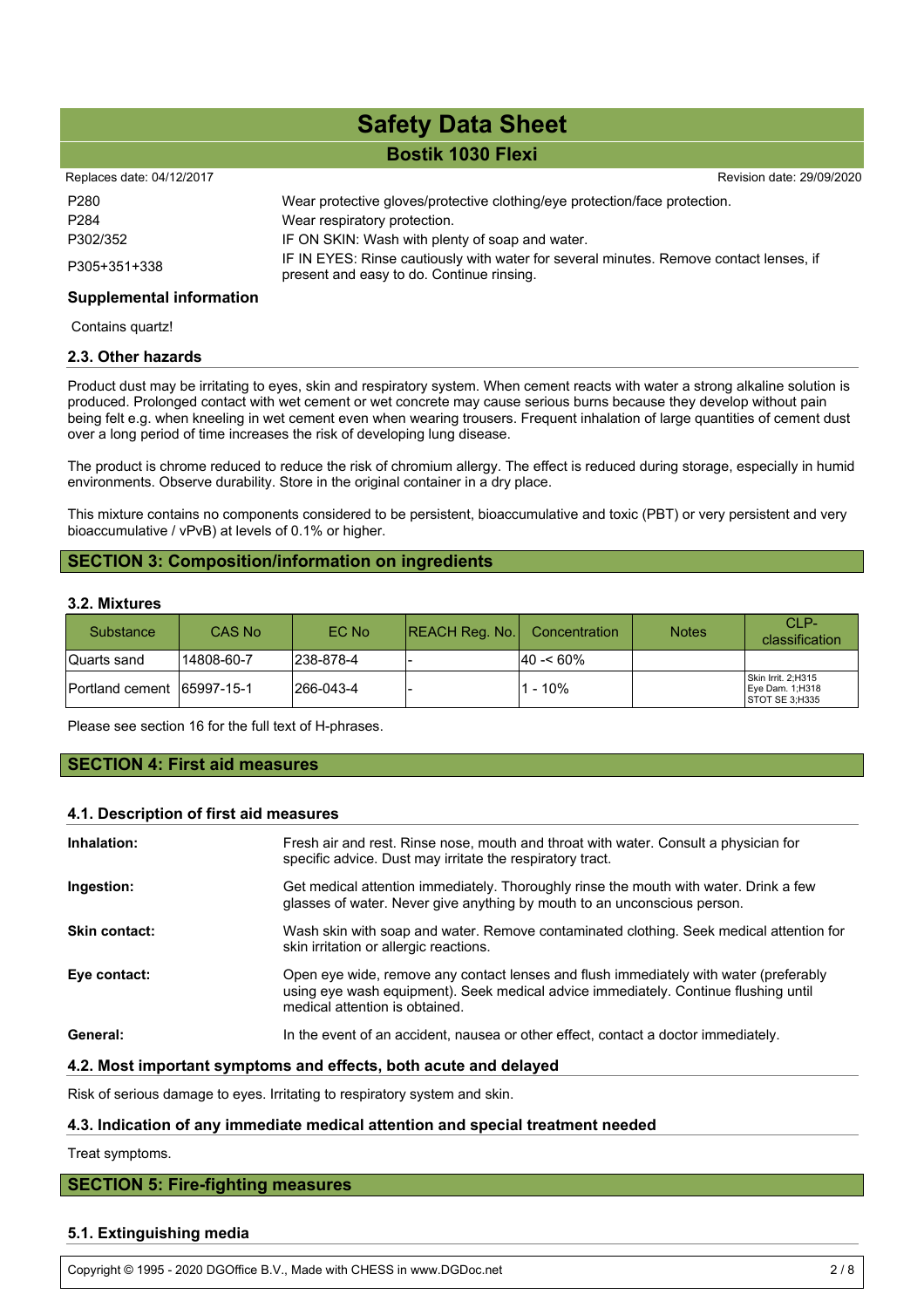### **Bostik 1030 Flexi**

### Replaces date: 04/12/2017 **Replaces** date: 29/09/2020

**Suitable extinguishing media:** Use extinguishing media appropriate for surrounding fire.

**Unsuitable extinguishing media:** Do not use a direct water jet that could spread the fire.

### **5.2. Special hazards arising from the substance or mixture**

Carbon monoxide and carbon dioxide.

### **5.3. Advice for fire-fighters**

Use a respirator and other protective equipment. Prevent discharges into the sewage system, watercourses or ground.

### **SECTION 6: Accidental release measures**

### **6.1. Personal precautions, protective equipment and emergency procedures**

**For non-emergency personnel:** Avoid dust formation. Use suitable protective clothes, protective gloves and protective goggles.

**For emergency responders:** Use a respirator and other protective equipment.

### **6.2. Environmental precautions**

Avoid generation and spreading of dust. Prevent discharge into the sewage system, due to the risk of blockage.

### **6.3. Methods and material for containment and cleaning up**

Cover the material to prevent spreading. Collect with vacuum cleaner or carefully sweep together and collect. Collect in containers and seal securely.

### **6.4. Reference to other sections**

See Section 8 for personal protective equipment and section 13 for waste disposal.

**Other Information:** In the event of major emissions, contact the relevant authorities.

### **SECTION 7: Handling and storage**

### **7.1. Precautions for safe handling**

Avoid dust formation. All work must be carried out under well-ventilated conditions. Wash hands before breaks, before using restroom facilities, and at the end of work. Do not eat, drink or smoke during work.

### **7.2. Conditions for safe storage, including any incompatibilities**

Store in a dry area. Keep containers tightly closed. Use of the product after the expiration of the stated shelf-life may increse the risk of chromium induced eczema.

### **7.3. Specific end use(s)**

See Product Data Sheet.

### **SECTION 8: Exposure controls/personal protection**

### **8.1. Control parameters**

| Occupational exposure limit:         | Contains no substances subject to reporting requirements                                                                                      |     |
|--------------------------------------|-----------------------------------------------------------------------------------------------------------------------------------------------|-----|
| 8.2. Exposure controls               |                                                                                                                                               |     |
| Appropriate engineering<br>controls: | Provide adequate ventilation.                                                                                                                 |     |
| eye/face protection:                 | Personal protective equipment, Use tight-fitting protective goggles. Eye protection must conform to EN 166. Provide<br>eyewash, quick drench. |     |
|                                      | Copyright © 1995 - 2020 DGOffice B.V., Made with CHESS in www.DGDoc.net                                                                       | 3/8 |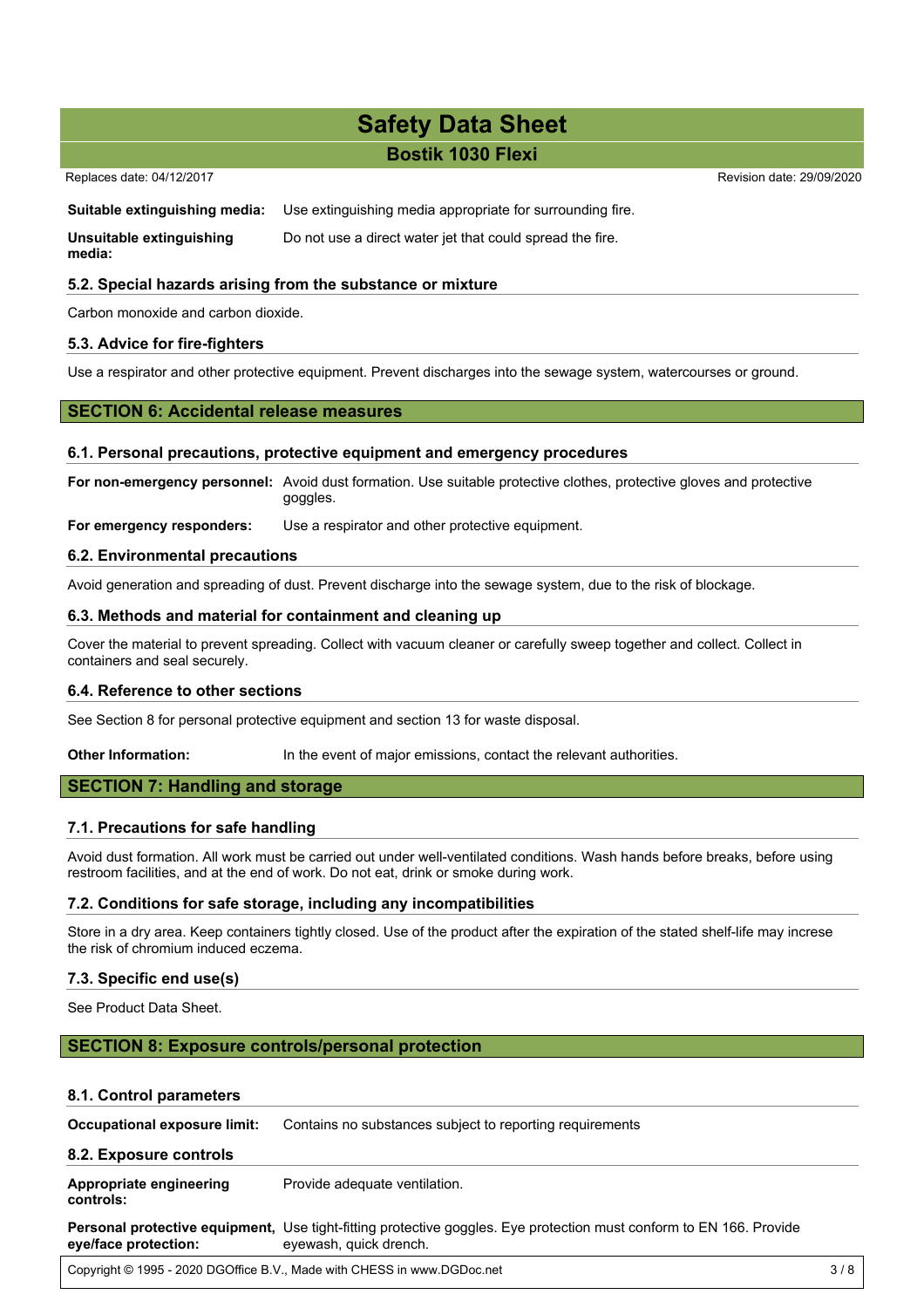**Bostik 1030 Flexi**

### Replaces date: 04/12/2017 Revision date: 29/09/2020

Personal protective equipment, Wear appropriate clothing to prevent reasonably probable skin contact. **skin protection:**

| hand protection:                                          | <b>Personal protective equipment,</b> Wear suitable gloves. Gloves must conform to standard EN 374. Recommended Use:<br>Neoprene™. Nitrile rubber. Butyl rubber. Ensure that the breakthrough time of the glove<br>material is not exceeded. Refer to glove supplier for information on breakthrough time for<br>specific gloves. The breakthrough time for the mentioned glove material is in general<br>greater than 480 min. Gloves should be replaced regularly and if there is any sign of<br>damage to the glove material. |
|-----------------------------------------------------------|----------------------------------------------------------------------------------------------------------------------------------------------------------------------------------------------------------------------------------------------------------------------------------------------------------------------------------------------------------------------------------------------------------------------------------------------------------------------------------------------------------------------------------|
| Personal protective equipment,<br>respiratory protection: | In case of insufficient ventilation, wear respiratory protective equipment. Respiratory<br>protection must conform to one of the following standards: EN 140. Wear respiratory<br>protective equipment with P2 filter when performing dusty work.                                                                                                                                                                                                                                                                                |
| <b>Environmental exposure</b><br>controls:                | Prevent discharge into the sewage system, due to the risk of blockage.                                                                                                                                                                                                                                                                                                                                                                                                                                                           |
| <b>Other Information:</b>                                 | Pay attention to warning labels on the container. The work place and work methods shall<br>be oganized in such a way that direct contact with the product is prevented.                                                                                                                                                                                                                                                                                                                                                          |

### **SECTION 9: Physical and chemical properties**

### **9.1. Information on basic physical and chemical properties**

| Parameter                               |                      | Value/unit     |
|-----------------------------------------|----------------------|----------------|
| <b>State</b>                            | Powder.              |                |
| Colour                                  | Grey                 |                |
| Odour                                   | No Smell             |                |
| Solubility                              | Miscible with water. |                |
| Explosive properties                    | No data              |                |
| Oxidising properties                    | No data              |                |
| Parameter                               | Value/unit           | <b>Remarks</b> |
| pH (solution for use)                   | $11 - 11.5$          |                |
| pH (concentrate)                        | No data              |                |
| Melting point                           | No data              |                |
| Freezing point                          | No data              |                |
| Initial boiling point and boiling range | No data              |                |
| <b>Flash Point</b>                      | No data              |                |
| Evaporation rate                        | No data              |                |
| Flammability (solid, gas)               | No data              |                |
| <b>Flammability limits</b>              | No data              |                |
| <b>Explosion limits</b>                 | No data              |                |
| Vapour pressure                         | No data              |                |
| Vapour density                          | No data              |                |
| Relative density                        | No data              |                |
| Partition coefficient n-octonol/water   | No data              |                |
| Auto-ignition temperature               | No data              |                |
| Decomposition temperature               | No data              |                |
| Viscosity                               | No data              |                |
| Odour threshold                         | No data              |                |

### **9.2 Other information**

### **SECTION 10: Stability and reactivity**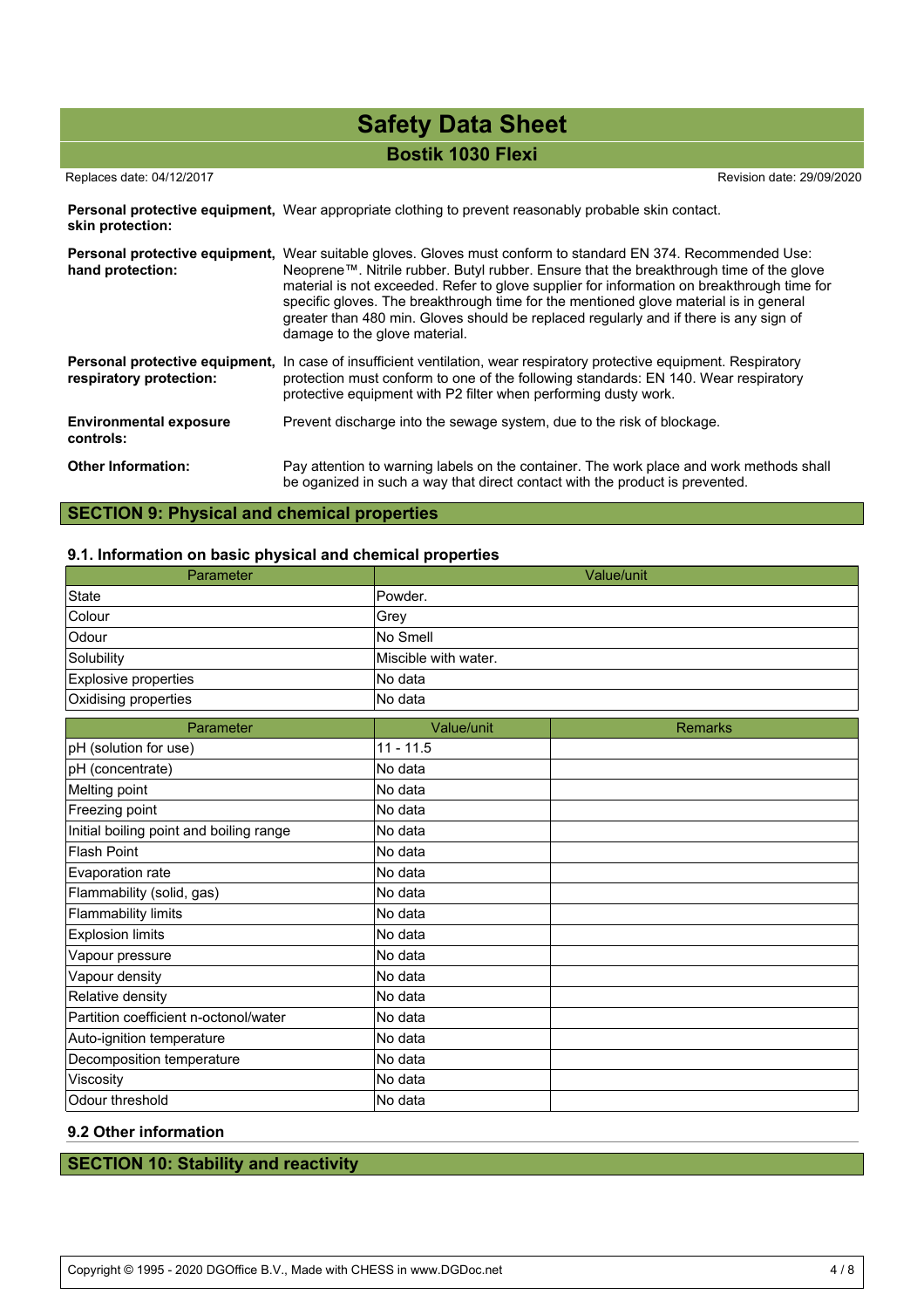**Bostik 1030 Flexi**

Replaces date: 04/12/2017 Revision date: 29/09/2020

### **10.1. Reactivity**

Reacts exothermically with water.

### **10.2. Chemical stability**

Stable under recommended storage and handling conditions.

### **10.3. Possibility of hazardous reactions**

No hazardous reactions with proper storage and handling.

### **10.4. Conditions to avoid**

Protect against moisture.

### **10.5. Incompatible materials**

Strong acids/ Strong alkalis/ Strong oxidisers.

### **10.6. Hazardous decomposition products**

No dangerous decomposition products during appropriate storage and handling.

### **SECTION 11: Toxicological information**

### **11.1. Information on toxicological effects**

### **Acute toxicity - oral**

### **Quarts sand, cas-no 14808-60-7**

| <i><u>Iranniem</u></i><br>uanishi | 'est<br><b>vpe</b> | Exposure time | /alue     | <b>Conclusion</b> | _<br>. .<br>method<br>est | source |
|-----------------------------------|--------------------|---------------|-----------|-------------------|---------------------------|--------|
| Rat                               | LD50               |               | 2000mg/kg |                   |                           |        |

### **Acute toxicity - dermal**

### **Portland cement, cas-no 65997-15-1**

| ⊃rɑanısm | <b>Fest Type</b> | Exposure time | Value     | Conclusion | Test method | Source |
|----------|------------------|---------------|-----------|------------|-------------|--------|
| Rabbit   | LD <sub>50</sub> |               | 2000mg/kg |            |             |        |

### **Acute toxicity - inhalation**

### **Portland cement, cas-no 65997-15-1**

| Organism                                                   | <b>Test Type</b> | Exposure time                                                                        | Value               | Conclusion | Test method | Source |  |
|------------------------------------------------------------|------------------|--------------------------------------------------------------------------------------|---------------------|------------|-------------|--------|--|
| Rat                                                        | LC50             |                                                                                      | > 5g/m <sup>3</sup> |            |             |        |  |
| <b>Skin corrosion/irritation:</b>                          |                  | Causes skin irritation.                                                              |                     |            |             |        |  |
| Serious eye damage/eye<br>irritation:                      |                  | Causes serious eye damage.                                                           |                     |            |             |        |  |
| <b>Respiratory sensitisation or</b><br>skin sensitisation: |                  | Based on existing data, the classification criteria are deemed not to have been met. |                     |            |             |        |  |
| Germ cell mutagenicity:                                    |                  | Based on existing data, the classification criteria are deemed not to have been met. |                     |            |             |        |  |
| <b>Carcinogenic properties:</b>                            |                  | Based on existing data, the classification criteria are deemed not to have been met. |                     |            |             |        |  |
| <b>Reproductive toxicity:</b>                              |                  | Based on existing data, the classification criteria are deemed not to have been met. |                     |            |             |        |  |
| <b>Single STOT exposure:</b>                               |                  | May cause respiratory irritation.                                                    |                     |            |             |        |  |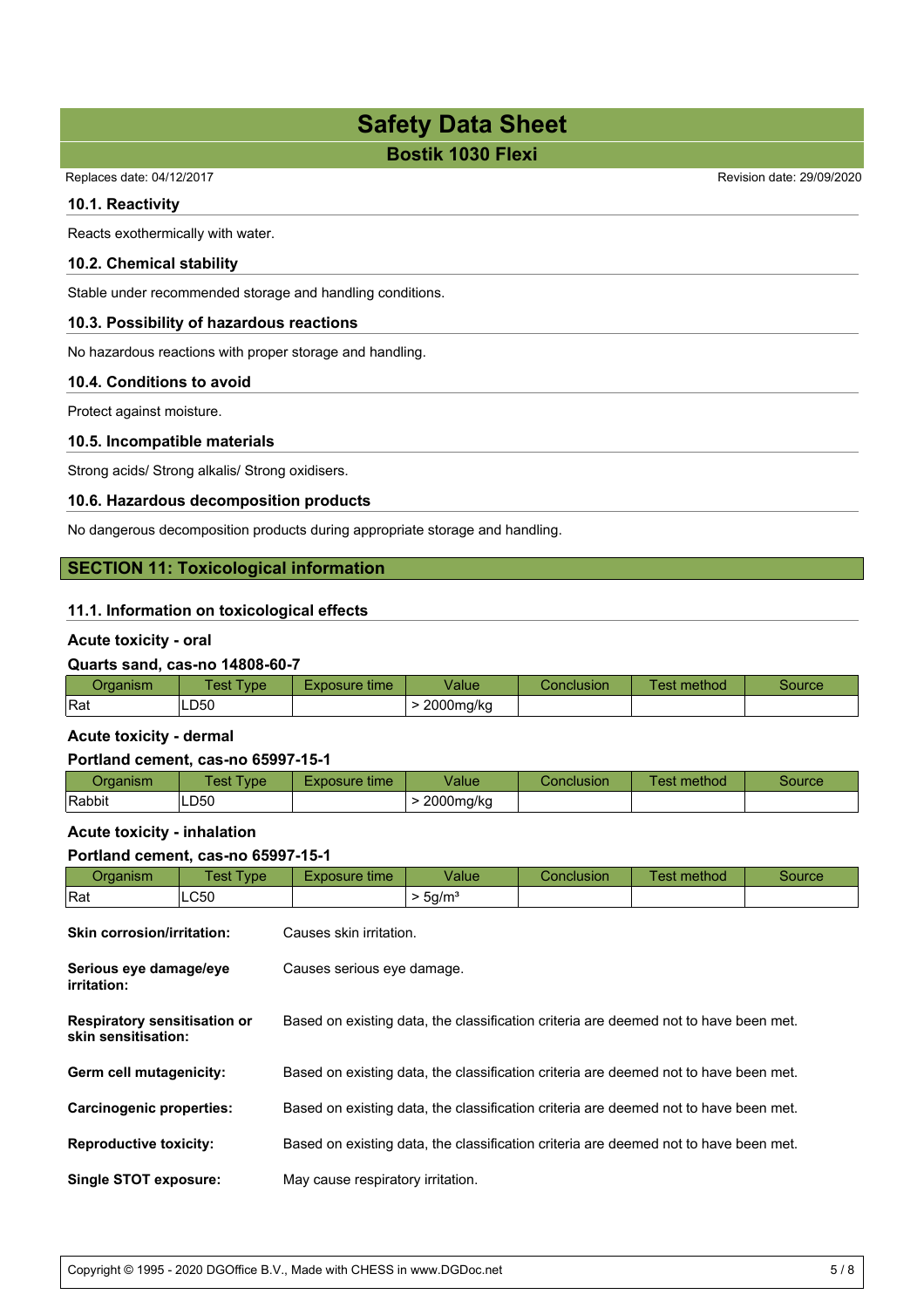**Bostik 1030 Flexi**

| Replaces date: 04/12/2017           | Revision date: 29/09/2020                                                                                                                                                                                               |
|-------------------------------------|-------------------------------------------------------------------------------------------------------------------------------------------------------------------------------------------------------------------------|
| <b>Repeated STOT exposure:</b>      | Based on existing data, the classification criteria are deemed not to have been met.                                                                                                                                    |
| <b>Aspiration hazard:</b>           | Based on existing data, the classification criteria are deemed not to have been met.                                                                                                                                    |
| <b>Other toxicological effects:</b> | The product is chrome reduced to reduce the risk of chromium allergy. The effect is<br>reduced during storage, especially in humid environments. Observe durability. Store in the<br>original container in a dry place. |

### **SECTION 12: Ecological information**

### **12.1. Toxicity**

No known negative effects.

### **12.2. Persistence and degradability**

No information available

### **12.3. Bioaccumulative potential**

No information available

### **12.4. Mobility in soil**

No information available

### **12.5. Results of PBT and vPvB assessment**

The components in this product do not meet the criteria for classification as PBT or vPvB.

### **12.6. Other adverse effects**

No known negative effects.

### **Other Information**

Prevent discharges into the sewage system, watercourses or ground.

### **SECTION 13: Disposal considerations**

### **13.1. Waste treatment methods**

The generation of waste should be avoided or minimized wherever possible. Empty containers or liners may retain some product residues. This material and its container must be disposed of in a safe way. Dispose of surplus and non-recyclable products via a licensed waste disposal contractor. Disposal of this product, solutions and any by-products should at all times comply with the requirements of environmental protection and waste disposal legislation and any regional local authority requirements. Avoid dispersal of spilled material and runoff and contact with soil, waterways, drains and sewers. Unhardened product must be treated as dangerous waste.

Cured product may be treated as building waste.

**Category of waste:** 16 03 03\* inorganic wastes containing hazardous substances

15 01 10\* packaging containing residues of or contaminated by hazardous substances

Cured product 17 09 04 mixed construction and demolition wastes other than those mentioned in 17 09 01, 17 09 02 and 17 09 03

### **SECTION 14: Transport information**

**14.1. UN-No.:** Not applicable. **14.4. Packing group:** Not applicable. **14.2. UN proper shipping name: 14.3. Transport hazard class(es):**

Not applicable.

Not applicable. **14.5. Environmental hazards:**

Not applicable.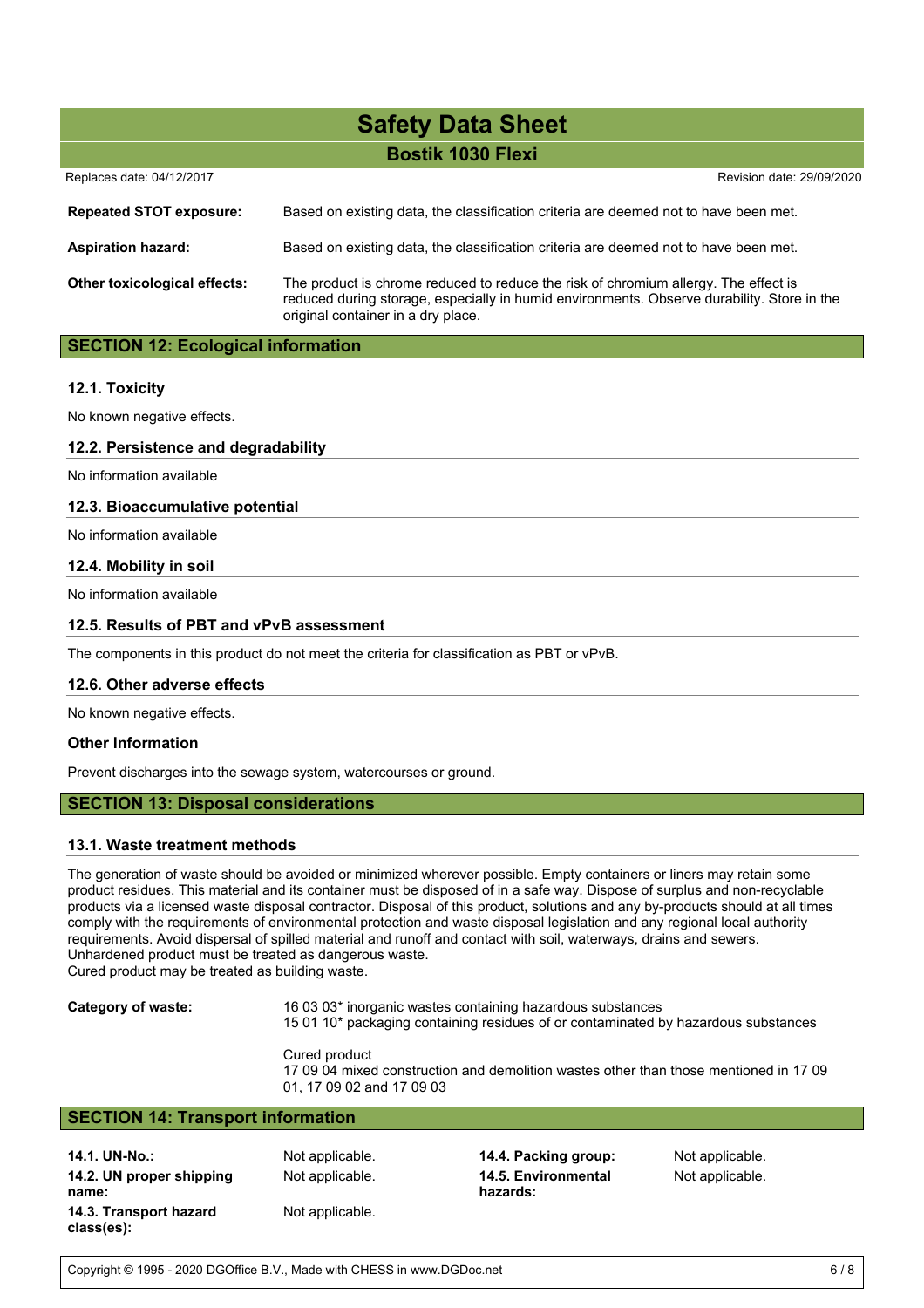**Bostik 1030 Flexi**

Replaces date: 04/12/2017 **Replaces** date: 29/09/2020

### **14.6. Special precautions for user**

### **14.7. Transport in bulk according to Annex II of MARPOL and the IBC Code**

No information available

### **SECTION 15: Regulatory information**

### **15.1. Safety, health and environmental regulations/legislation specific for the substance or mixture**

| <b>Special Provisions:</b>           | Take note of Directive 98/24/EC on the protection of the health and safety of workers from<br>the risks related to chemical agents at work.                                          |
|--------------------------------------|--------------------------------------------------------------------------------------------------------------------------------------------------------------------------------------|
|                                      | Check whether measures in accordance with Directive 94/33/EC for the protection of young<br>people at work must be taken.                                                            |
|                                      | Take note of Directive 92/85/EC on the protection of pregnant and breastfeeding women at<br>work.                                                                                    |
|                                      | Safety, health and environmental regulations / legislation specific for the substance or<br>mixture. EU Regulation (EC) No 1907/2006 (REACH).                                        |
|                                      | EU-REACH (1907/2006) - Candidate List of Substances of Very High Concern (SVHC) for<br>Authorization in accordance with Article 59.<br>The product does not contain SVHC substances. |
|                                      | The product is comprised by Regulation 1907/2006/EC, Annex XVII concerning restrictions.<br>Cement, portland, chemicals (Chromium VI reduced) [65997-15-1]. Restrictions on use: 47  |
|                                      | EU-REACH (1907/2006) - Annex XIV - List of substances subject to authorisation: None of<br>the components are listed.                                                                |
| <b>Authorisations / limitations:</b> | Contains quartz. Observe local regulations.                                                                                                                                          |
|                                      | Observe local regulations.                                                                                                                                                           |
| 15.2. Chemical Safety Assessment     |                                                                                                                                                                                      |

**Other Information:** For this product, no Chemical Safety Assessment in accordance with Directive (EC) 1907/2006 (REACH) has been carried out.

### **SECTION 16: Other information**

**Vendor notes:** Version 4. The information in this SDS is based on our current knowledge and on current EU and national laws. The product should not be used for other purposes than those specified under section 1 without first obtaining written handling instruction. It is always the user who has full responsibility to comply with the requirements of current legislation. The information in this SDS is meant as a description of safety requirements for the product and not a guarantee of product properties. **Date:** 29/09/2020 **List of relevant H-statements** H315 Causes skin irritation. H318 Causes serious eye damage. H335 May cause respiratory irritation.